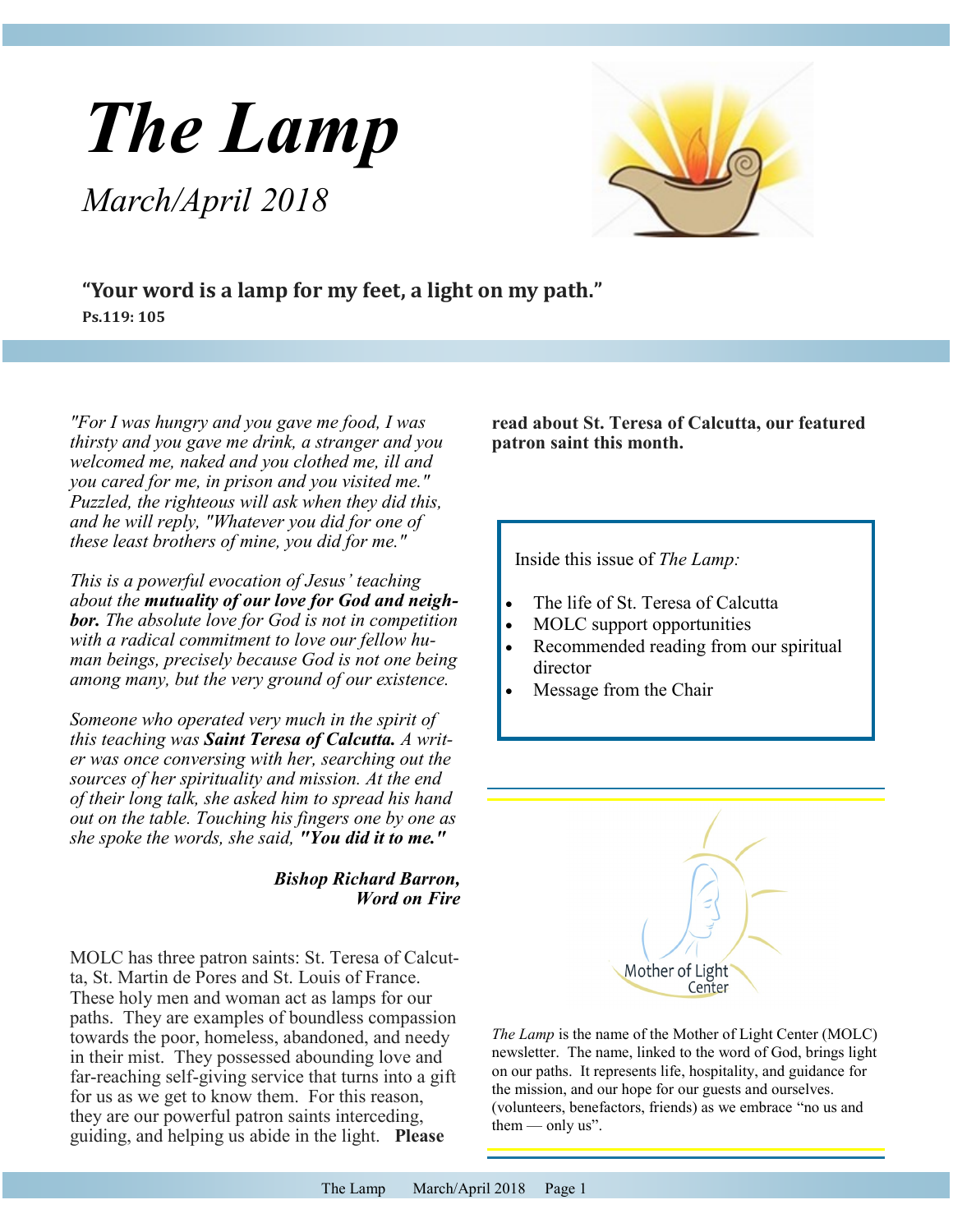## *Recommended Reading*

Something Deeper

In the days of Lent, Holy Week, and Easter we find many invitations to accompany our Lord Jesus. In prayer we "seek His face", trying to imagine Him but more importantly to grow closer to Him. When we serve the needs of others we can find the Lord's presence in mysterious but real ways.

As Spiritual Director let me recommend this short reflection from a favorite (but intense) book, *Contemplative Provocations* by Fr. Donald Haggerty:



*"We can never know with the poor whether the faces we observe are going to pass away, leaving no trace in our memory, or, very differently, whether the weariness and pain in a certain face will return to our mind and become our own at an hour when we thought ourselves to be content without companionship. This, too, may be a sign of Jesus' presence in that earlier encounter.*<sup>"</sup>

Reverend Father Matthew Zuberbueller, Spiritual Director, Mother of Light Center Pastor, St. Anthony Catholic Church

## *MOLC Merchandise*

Mother's Day, graduations, Father's Day, birthdays….. The opportunities for giving are almost limitless! When choosing a gift, why not consider one that also benefits the Mother of Light Center?

The Saint Teresa travel mug holds 16 ounces of your favorite beverage. With a lovely picture of the saint on the front and the MOLC logo on the back, you will definitely be traveling in good company. \$15.00.



A very lovely pendant with of Our Lady of Fatima on the front and the words Mother of Light Center on the back. This pendant comes with an 18" chain. 22K gold. \$20.00



To order these items, please send a check to P.O. Box 1482, Falls Church, VA 22041 or email us at motherofightcenter@gmail.com. Let us know which you'd like, and how many. Please include your phone number in case we have any questions about your order.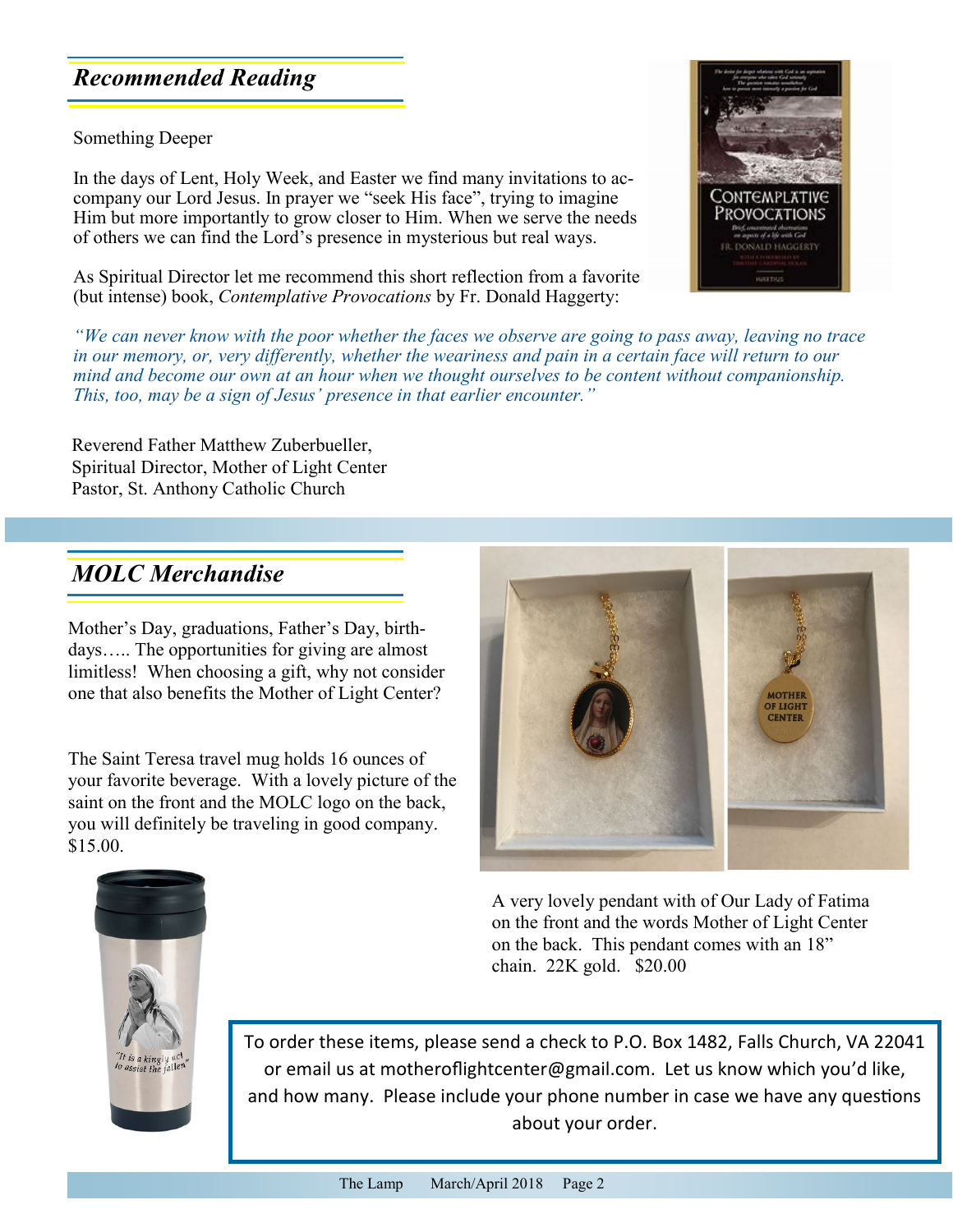## *St. Teresa of Calcutta*

Small of statue, rocklike in faith, Mother Teresa of Calcutta was entrusted with the mission of proclaiming God's thirsting love for humanity, especially for the poorest of the poor.

She was born on August 26, 1910, in Skopje, Macedonia and given the name Agnes Gonxha Bojaxhiu. Her father, a well-respected local businessman, died when she was eight years old, leaving her mother, a devoutly religious woman, to open an embroidery and cloth business to support the family. After spending her adolescence deeply involved in parish activities, she left home in September, 1928, for the Loreto Convent in Ireland, where she was admitted as a postulant on October 12th, and received the name of Teresa, after her patroness, St. Therese of Lisieux. The Convent sent her to India, and she arrived in Calcutta on January 6, 1929; there she joined the Loreto novitiate in Darjeeling, where she made her final profession as a Loreto nun on May 24, 1937, and thereafter was called "Mother Teresa." While living in Calcutta during the 1930s and 1940s, she taught in St. Mary's Bengali Medium School.

On September 10, 1946, on a train journey from Calcutta to Darjeeling, Mother Teresa received what she termed the "call within a call," which was to give rise to the Missionaries of Charity family of Sisters, Brothers, Fathers, and Co-Workers. That call was an inspiration that revealed the mission she would give to her new institute: "to quench the infinite thirst of Jesus on the cross for love and souls," by "laboring at the salvation and sanctification of the poorest of the poor." On October 7, 1950, the new congregation of the Missionaries of Charity was officially erected as a religious institute for the Archdiocese of Calcutta.

Throughout the 1950s and early 1960s, Mother Teresa expanded the work of the Missionaries of Charity within Calcutta and throughout India. On February 1, 1965, Pope Paul VI granted the Decree of Praise to the Congregation, elevating it to a pontifical society. That year, the Society expanded its mission to Venezuela, and, three years later, to Europe and Africa. By 1980, there were 158 Missionaries of Charity foundations around the world. Mother Teresa opened the first novitiate outside Calcutta in London; houses in Australia, the Middle East, and North America; Croatia; and East Berlin. In the 1990s they spread to almost all of the communist countries.

In 1979 Mother Teresa was awarded the Nobel Peace Prize.

Mother Teresa spoke at the fortieth anniversary of the United Nations General Assembly in October, 1985. On Christmas Eve of that year, she opened "Gift of Love" in New York, her first house for AIDS patients.

From the late 1980s through the 1990s, despite increasing health problems, Mother Teresa travelled across the world for the profession of novices, opening of new houses, and service to the poor and disasterstricken. New communities were founded in South Africa, Albania, Cuba, and war-torn Iraq. By 1997, the Sisters numbered nearly 4,000 members, and were established in almost 600 foundations in 123 countries of the world.

In July 1997, after a summer of travelling to Rome, New York, and Washington, in a weak state of health, Mother Teresa returned to the Motherhouse in Calcutta, where she died on September 5th. Her body was transferred to St Thomas's Church, next to the Loreto convent where she had first arrived nearly 69 years earlier. Hundreds of thousands of people from all classes and all religions, from India and abroad, paid their respects. She received a state funeral on September 13th, her body being taken in procession through the streets of Calcutta. Presidents, prime ministers, queens, and special envoys were present on behalf of countries from all over the world.

Less than two years after her death, in view of Mother Teresa's widespread reputation of holiness and the favors being reported, Pope John Paul II permitted the opening of her Cause of Canonization. On 20 December 2002 he approved the decrees of her heroic virtues and miracles.

Mother Teresa was canonized on September 4, 2016. Her feast day is September 5.

Source: http://www.vatican.va/news\_services/liturgy/saints/ ns\_lit\_doc\_20031019\_madre-teresa\_en.html

*"If you judge people, you have no time to love them. . . Kind words can be short and easy to speak, but their echoes are truly endless. If we have no peace, it is because we have forgotten that we belong to each other."* Saint Teresa